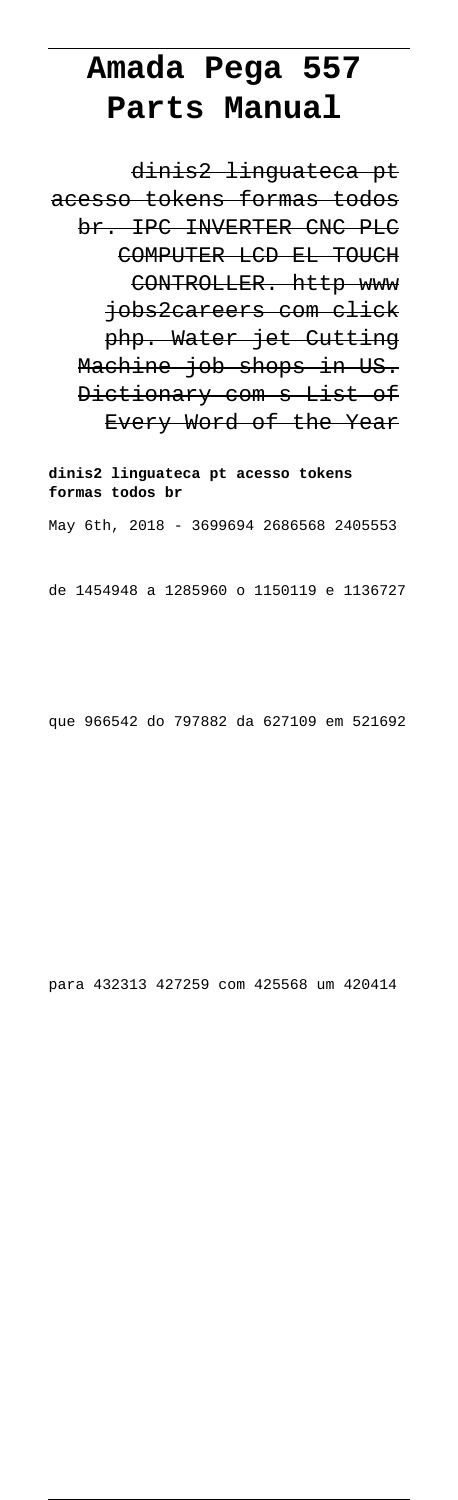'**ipc inverter cnc plc computer lcd el touch controller**

may 3rd, 2018 wohrleì, nì. ^ ì œí'^으ë;œ ìž ë ¥ í,¤íŒ"ë"œ ì~¤ë.™ìž' ë°• ë<sup>3</sup>´ë"œ ì<œìФí œ ì~¤ìž'ë.™ì.~ ì<œìФí œ  $1$ ë $\mathbb{C} \in$  ë  $\mathbb{C}$ ë  $\mathbb{Z}$ iš´ê´ $\in$  $\ddot{e}$ <sup>a</sup> " $\ddot{e}$ < ^1,,  $\circ$   $\ddot{e}$   $\circ$  +1m" $\acute{1}$  ,  $\ddot{1}$  ,  $\ddot{1}$  .  $1$ ë $E \in \mathbb{R}$ "ë< 'í, 'ê $\mu \cdot i$ '  $i \cdot u$ ìš"'

## '**http www jobs2careers com click php**

May 5th, 2018 - We would like to show you a description here but the site wonâ€<sup>™t</sup> allow us'

## '**Water Jet Cutting Machine Job Shops In US**

May 2nd, 2018 - IWM Manufactures Waterjet Cutting Machine And Water Jet Cutter Spare Parts IWM Supplies Cnc Plasma Cutting Machine New And Used Water Jet Plasma Cutter Provide Water Jet Cutting Machine Speeds Cost Of Consumables Waterjet Maintenance Procedures And Trouble Shooting For Waterjet Cutting Machines'

'**Dictionary Com S List Of Every Word Of The Year** November 28th, 2017 A List Of Every Word Of The Year Selection Released By Dictionary Com Dictionary Com S First Word Of The Year Was Chosen In 2010'

'